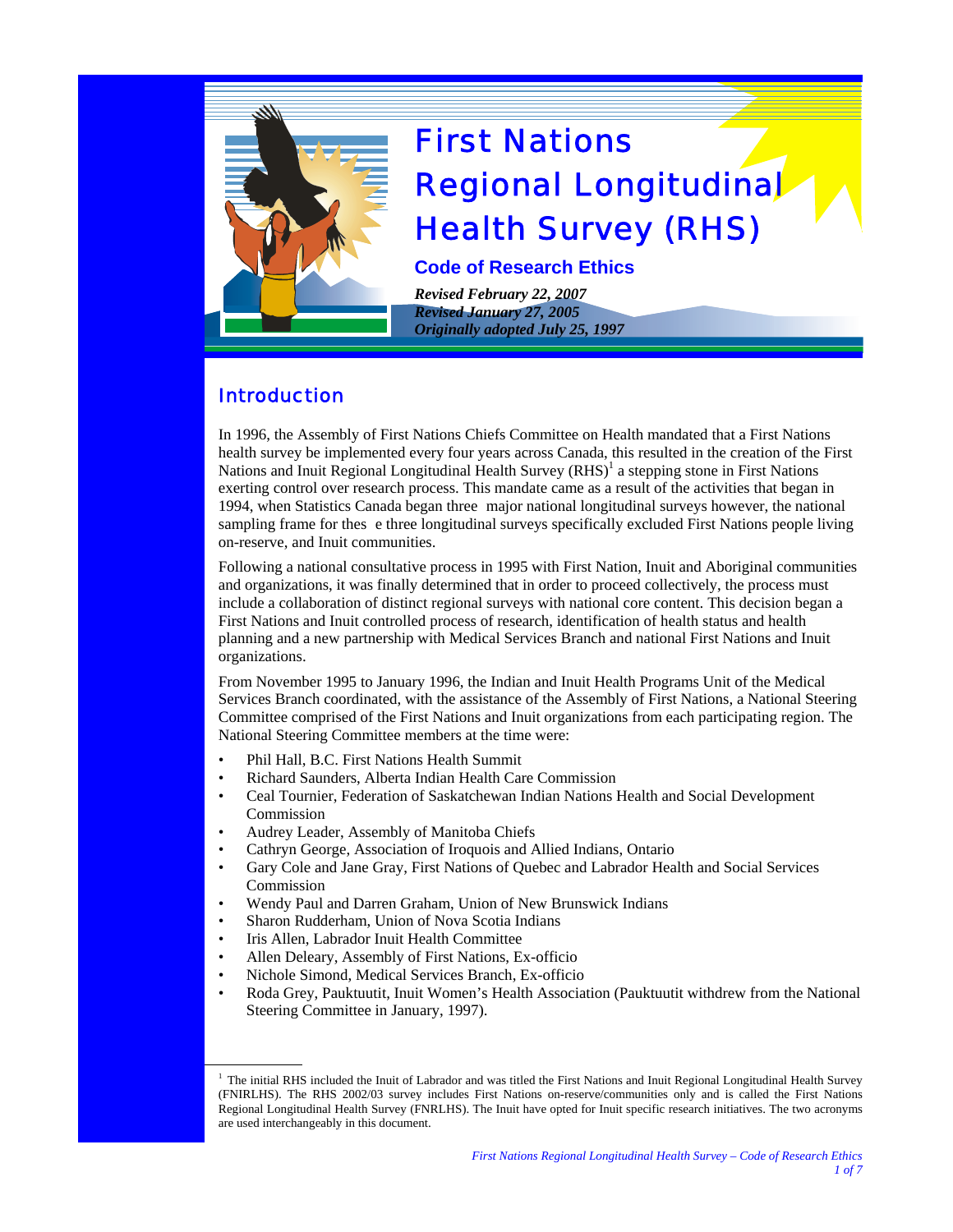In July 1996, a National Coordinator, Gail Mc Donald, was hired under contract, through the Chiefs of Ontario Office, to coordinate and support the work of the National Steering Committee in meeting its objectives.

The National Steering Committee Funding Guidelines and National Steering Committee Terms of Reference were passed by consensus in August, 1996 and a Letter of Understanding was passed in November, 1996 which both serve as guiding components of this initiative.

As a National Steering Committee, the members and their technical advisors have worked cooperatively and collaboratively in the design of the National Common Core Questions which are included in each regional survey. The National Content was approved, by consensus, on November 6, 1996 at the National Steering Committee meeting held in Quebec City. The National Questions will address issues such as Children's Health, Health Services, Tobacco, Environmental Tobacco Smoke, Medical Conditions including Diabetes, Disability and Activity Limitation, Residential Schools, Wellness and Dental Health. The questions were developed to collect national data on issues which require national impact for First Nations health planning and advocacy for policy decisions.

The National Core Questions were rolled together for analysis in fiscal year 1997 and will continue to be under the direction and guidance of the National Steering Committee to oversee the analysis, review and prepare the final report for publication and communications.

Each National Steering Committee member and their technical advisors have provided their knowledge, experience and ideas toward the success of this Project; both nationally and regionally. Together, through mutual respect for each other and their respective political and accountability processes, they have significantly strengthened the Project and its outcomes.

All members of the Project share an understanding that First Nations and Inuit community- based research is a powerful tool for learning about health and wellness which contributes to the health of the communities in which research is being conducted and, ultimately, impacts on regional and national policy and planning. First Nation and Inuit control of health information and surveillance are vital for effective health planning and advocacy.

Collaborative research acknowledges that there must be respect for the scientific and social integrity of the Project. Each member has obligations toward the other members.

# *Second Wave of RHS 2002-03*

The First Nations Information Governance Committee (FNIGC) is the new committee name given to the group previously entitled the First Nation and Inuit Regional Health Survey National Steering Committee; however the FNIGC has received a broader political mandate in the area of research and information management on behalf of all First Nations. First Nations, through the Assembly of First Nations Chiefs Committee on Health (CCOH) and its appointed committee, the First Nations Information Governance Committee (FNIGC). FNIGC mandated the First Nations Centre (FNC) of the National Aboriginal Health Organization (NAHO) to coordinate RHS 2002-03.

The current members of the FNIGC are:

- **•** Dene National Office
- Council of Yukon First Nations
- First Nations Chief's Health Committee (BC)
- Alberta Treaty No. 6, No. 7 and 8 Tribal Councils
- Assembly of Manitoba Chiefs
- **Chiefs of Ontario**
- **First Nations of Quebec and Labrador Health and Social Services Commission**
- Union of New Brunswick Indians
- Union of Nova Scotia Indians
- Health and Social Development, Saskatoon Tribal Council
- Assembly of First Nations
- RHS National Project Manager

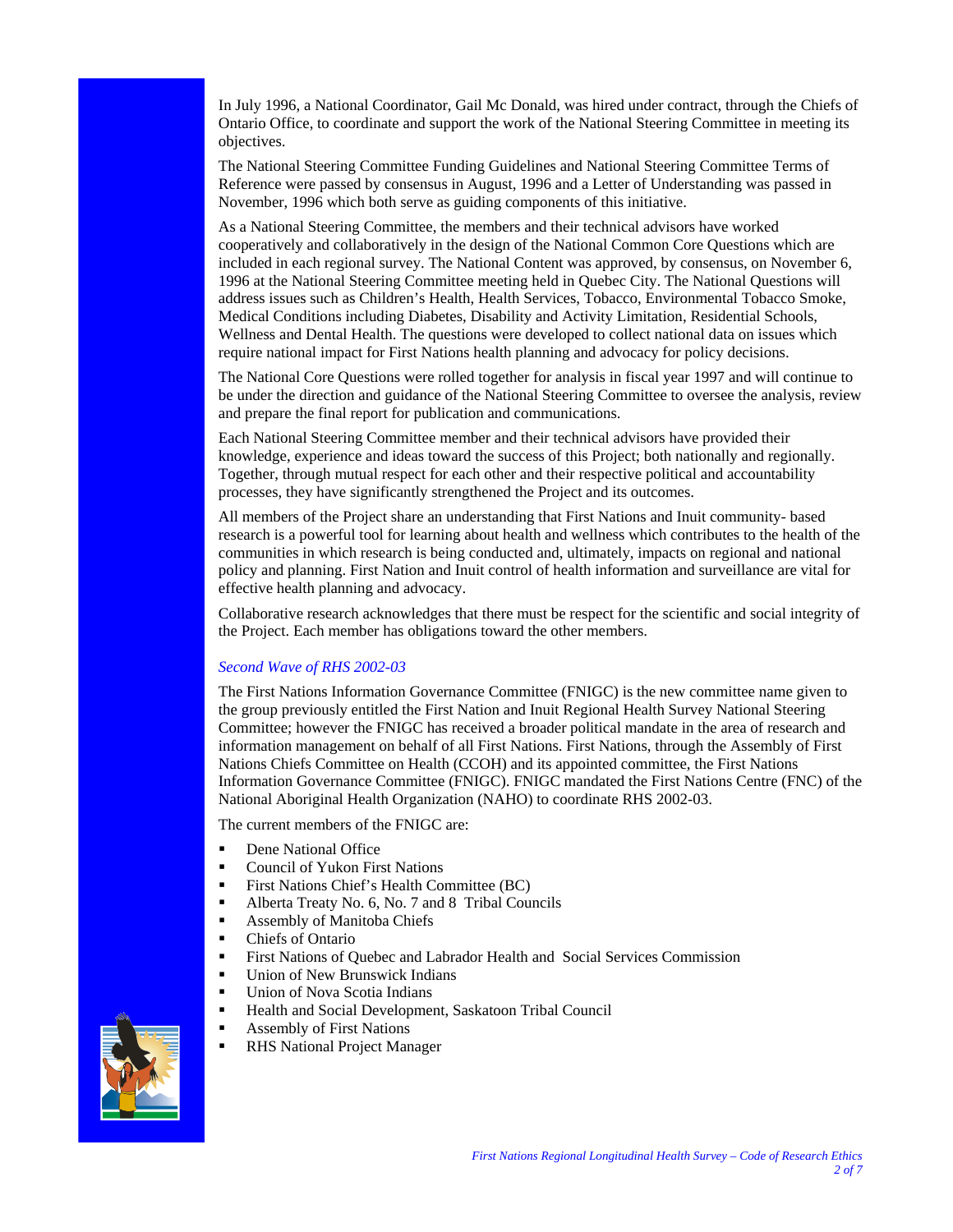The second wave of the RHS was implemented in 2002-03. Since the first study in 1997, two new regions have joined the RHS process, the Yukon and Northwest Territories. The Inuit have since withdrawn from the RHS 2002-03 in favor of an Inuit specific process. Hence, the change from the First Nation and Inuit Regional Longitudinal Health Survey to the First Nations Regional Longitudinal Health Survey.

As of July 2006, a recommendation was made by the FNIGC to transfer the file to the Assembly of First Nations. This recommendation was supported by a motion from the Chief Committee on Health in June 2006. In the future, the RHS project administration and/or RHS data may be transferred by the FNIGC to an approved host organizations, subject to the direction of the FNIGC.

#### **I. Purpose of the Code of Ethics**

The purpose of this Code of Ethics is to establish a framework of principles and procedures to guide the members of the First Nations Information Governance Committee to accomplish the mandate and objectives of the First Nations Regional Longitudinal Health Survey. This Code outlines the responsibilities of each member through all aspects and phases of the surveys and potential spin-off research to its conclusion.

#### **II. First Nation Research Policy Statement**

It is acknowledged and respected that the right of self-determination of First Nations includes the jurisdiction and authority to make decisions about research in their communities. The benefits to the communities, to each region and to the national effort should be strengthened by the research. Research should facilitate First Nation communities in learning more about the health and well being of their peoples, taking control and management of their health information and assist in the promotion of healthy lifestyles, practices and effective program planning. The First Nations Information Governance Committee promotes making the most of the funding opportunity on behalf of First Nations. We will reclaim the original foundations of our health and healing.

#### **III. Regional Health Survey Guiding Principles**

1. First Nation principles of **Ownership**, **Control**, **Access**, and **Possession** (OCAP)<sup>2</sup> will be respected. **OCAP** is self-determination applied to research.

It is a response to being "researched to death" and offers a way forward for First Nations research and information management. Originally "Ownership, Control and Access," the principles were named during a 1998 brainstorming session of the National Steering Committee for the First Nations and Inuit Regional Health Survey (RHS). Cathryn George of the Association of Iroquois and Allied Indians is credited with the original acronym: "OCA."

The principles crystallize themes advocated by First Nations for years. Although not understood and applied the same everywhere, some tentative definitions were prepared at the request of the RHS 2002 Steering Committee, also known as the First Nations Information Governance Committee:

**Ownership:** The notion of ownership refers to the relationship of a First Nations community to its cultural knowledge/data/information. The principle states that a community or group owns information collectively in the same way that an individual owns his or her personal information. It is distinct from stewardship or possession (see below).

**Control:** The aspirations and rights of First Nations to maintain and regain control of all aspects of their lives and institutions include research and information. The principle of "control" asserts that First Nations, their communities and representative bodies are within their rights in seeking to control research and information management processes which impact them. This includes all stages of research projects, and more broadly, research policy, resources, review processes, formulation of conceptual frameworks, data management, and so on.

**Access:** First Nations people must have access to information and data about themselves and their communities, regardless of where these are currently held. The principle also refers to the right of First Nations communities and organizations to manage and make decisions regarding access to their collective information.



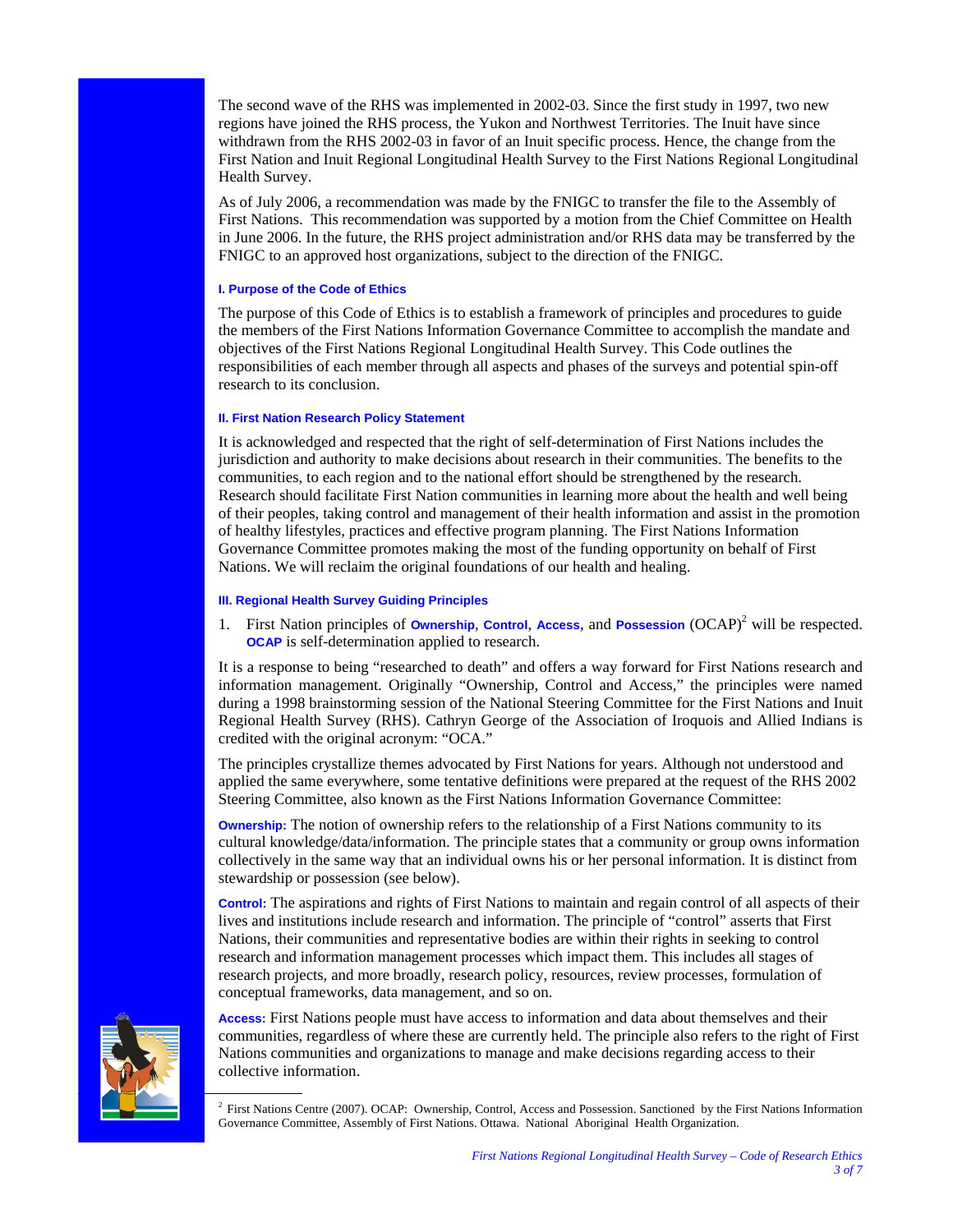**Possession:** While "ownership" identifies the relationship between a people and their data in principle, the idea of "possession" or "stewardship" is more literal. Although not a condition of ownership, possession (of data) is a mechanism by which ownership can be asserted and protected. When data owned by one party are in the possession of another, there is a risk of breach or misuse. This is particularly important when trust is lacking between the owner and possessor.

- 2. The First Nations Information Governance Committee encourages and will facilitate research of the highest quality while striving to establish the conditions and skills for First Nations self determination and responsibility for the total health of our communities.
- 3. The First Nations Information Governance Committee recognizes the highest standards of research practice and will subject the RHS to review and/or evaluation to ensure data quality and integrity while respecting the First Nations principles of OCAP.
- 4. The First Nations Information Governance Committee recognizes that participatory culturallybased research, takes several years to develop. However, the First Nations Regional Longitudinal Health Survey should contribute demonstrably in information, skills and capacity building.
- 5. The First Nations Information Governance Committee recommends that, as far as possible, fact finding and analysis should be participatory allowing communities to determine which aspects of health should be addressed and how.
- 6. The surveys should stimulate informed dialogue between communities, local authorities, federal and provincial governments and services.
- 7. The communities must be involved as full partners in all aspects of the research. Feedback, input, participation in analysis and interpretation and communications should always characterize the research relationship.
- 8. First Nations community authorities must approve data collection in their regions.
- 9. All data collected belongs to the communities and must be returned as grouped results.
- 10. First Nations local community and regional protocols must be respected.
- 11. The strengths, cultures, languages and traditional norms of the communities must be respected and utilized wherever possible.
- 12. Survey questionnaires will be developed for each of the regional surveys to give selected communities an opportunity to include questions of a cultural nature as well as questions that specifically address pressing local concerns.
- 13. Informed consent from survey respondents will be obtained prior to collecting personal information.
- 14. Survey questionnaires of a personal nature are to be answered in the strictest confidentiality or to be completed anonymously.
- 15. Confidentiality of the respondents must be assured. The respondents will remain anonymous when the results are reported.
- 16. All research results, analysis and interpretations for the National Core Data must first be reported to the First Nations Information Governance Committee to ensure accuracy and avoid misunderstanding. This same process must be respected in each region as it pertains to the regional data where the communities and the regional advisory committees would first be reported to.
- 17. All national core raw data will be stored at the designated First Nations organization mandated or authorized to assume responsibility for all First Nations health information. Raw data will be kept on a computer in a designated host organization. All data will be password protected and confidentiality of data is maintained as outlined in the Data Protection and Stewardship Protocol and Survival of Confidentiality Requirement of the regional contribution agreement. The schedules shall survive and be binding upon the parties involved for as long as they are in control or possession of the FNRLHS survey data.

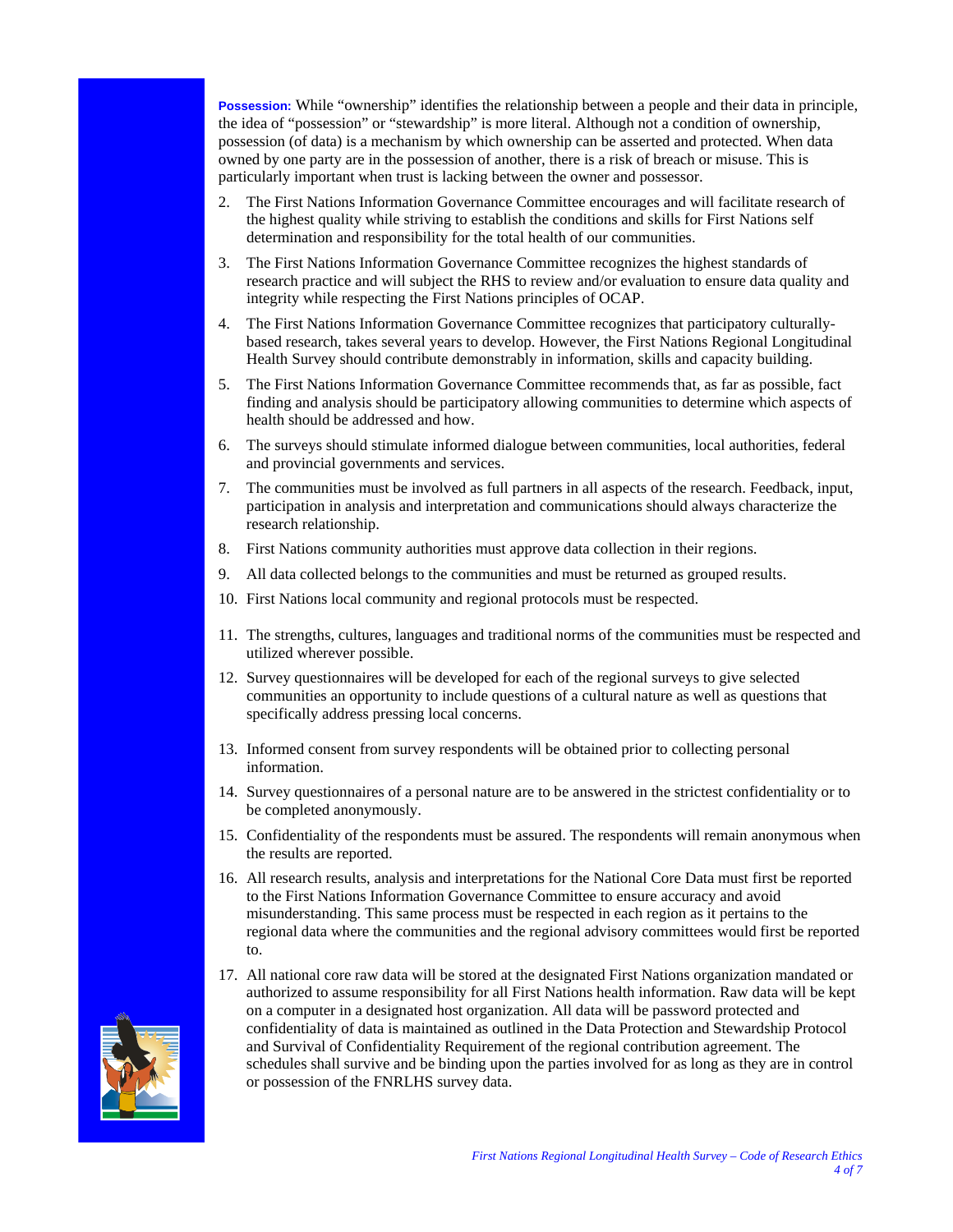- 18. Access to national database will only be available to research technicians at the designated host organization as approved by the First Nations Information Governance Committee as necessary for purposes of data analysis. This will be managed by the surveys National and Technical Coordinator as directed by the First Nations Information Governance Committee by resolution.
- 19. Longitudinal research requires a stable research environment for data storage.
- 20. The First Nations Information Governance Committee members must approve the release of the national results and products directly or through the established protocols to such releases.

# **IV. Obligations of the First Nations Information Governance Committee Members**

- 1. To involve the First Nation community in active participation in this process and promote the knowledge that this is a First Nation owned research process.
- 2. To ensure the design, implementation, analysis, interpretation, reporting, publication and distribution of the research are culturally relevant and in compliance with the standards of competent research.
- 3. To undertake research that will contribute something of value to First Nations nationally and in the regions in which the research is being conducted.
- 4. To enhance the capacity and skills of First Nations in conducting research, i.e. survey development, data collection, analysis, computer skills, health planning.
- 5. To assist in advocating and addressing health and social issues that may emerge as a result of the research.
- 6. To provide expertise to respond to questions that emerge from First Nations communities.
- 7. To promote knowledge of the First Nations Regional Longitudinal Health Survey and its outcomes through publication and presentations.
- 8. To be responsible for longitudinal data until the end of the survey process.
- 9. To be involved in any future analysis of the data consistent with the general principle of the sovereignty of First Nations peoples, and with the particular research ethics of this Code.

# **V. National Steering Committee Communication Guidelines**

As the First Nations Regional Longitudinal Health Survey is the first national initiative which will scientifically collect health status data from First Nations communities in a process controlled by and for First Nations, it will be appropriate to share the experiences of this Project with as many interested parties as possible to enable others to benefit from our experiences.

# **VI. Communication Strategy**

Communication with regard to the First Nations Regional Longitudinal Health Survey will be directed at the following interested parties:

- 1. National and Regional First Nation Political Organizations
- 2. First Nation communities.
- 3. Federal, Provincial, Local and International Health and Social officials
- 4. Academics, Scientists and Researchers (National, International)

The interest in the Project will include:

- Knowing how the FNRLHS and process functioned under direct First Nations control.
- Knowing how the FNRLHS was developed and implemented as well as the outcomes, barriers, innovations.
- Knowing what methods were used, the process, the impacts measured, and the answers as a result of the research questions.
- How the results can be used for political advocacy and strategic health planning.

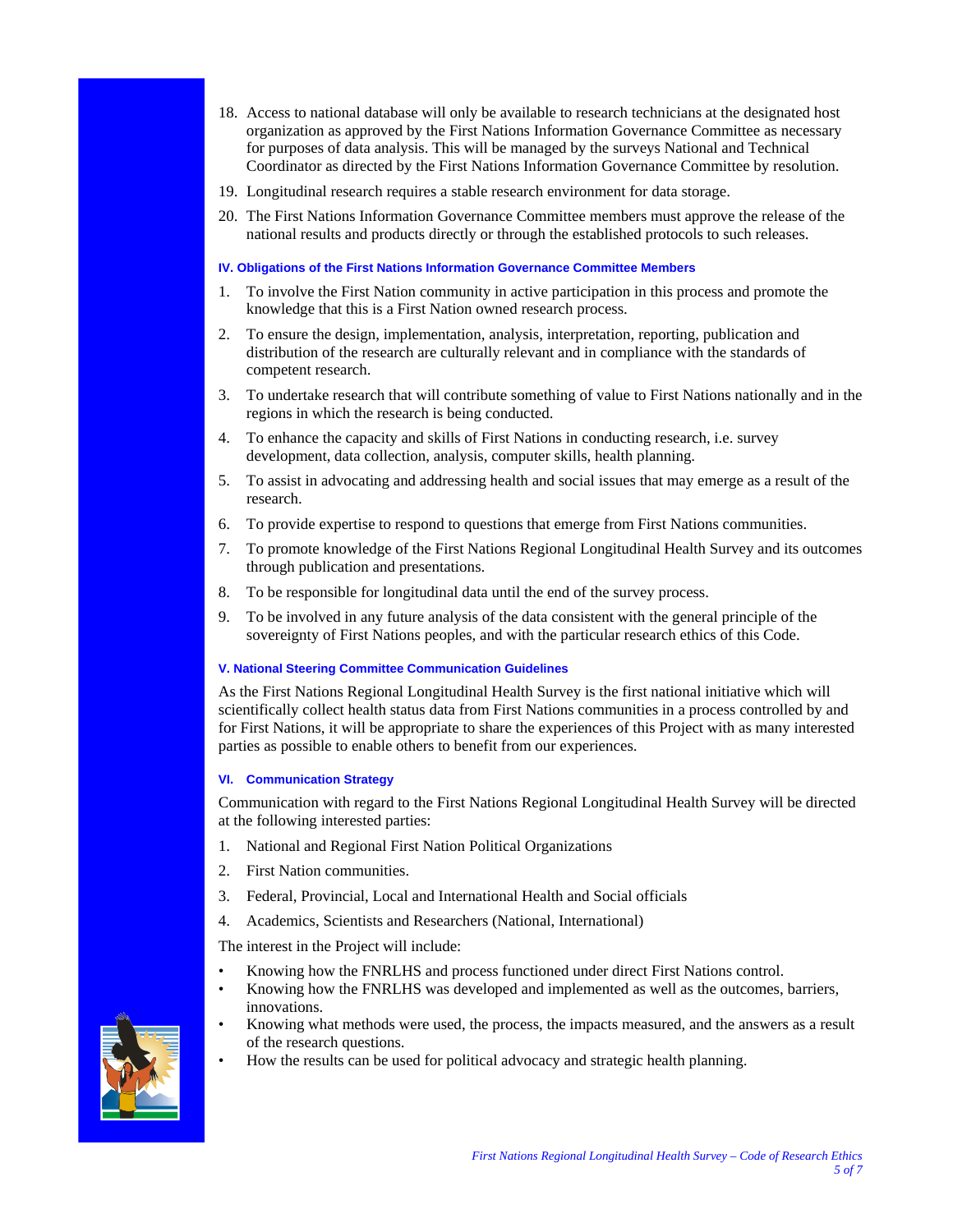#### **VII. Communication Principles**

All the research undertaken in the First Nations Regional Longitudinal Health Survey will be of the highest quality and relevant to First Nations communities.

All communication pertaining to the FNRLHS will follow generally accepted ethical standards.

Those standards include:

- 1. **Confidentiality**. All personal information will be made anonymous and remain confidential.
- 2. **First Nation Principles of OCAP will be respected**. The communities participating will be the first to receive results and the first invited to provide input and feedback on the results.
- 3. **No Prejudice or Misuse**. All communication efforts shall be calculated to benefit First Nation communities, and not harm them in any way.

#### **VIII. Access Protocol to National Core Data**

A protocol outlining access to the aggregated national data will be clearly outlined and agreed upon prior to the completion of the project. This protocol will define issues such as access and confidentiality of the national core data.

The Protocol will address at least the following considerations:

- ownership and control of the data collected will remain with the First Nations Information Governance Committee and those communities involved, as outlined in Section III, sub-section 9.
- access to the national data will be controlled by the First Nations Information Governance Committee as outlined in Section III, sub-section 18.
- regional data can only be accessed after permission has been granted by the appropriate regional steering committee or similar group.
- community level data (if available) can only be accessed after permission has been granted by the appropriate community authorities.

#### **IX. Procedures for Data Analysis and Publication of Results**

#### *A. The following procedure will be followed for purposes of data analysis and publication of results:*

- 1. General analysis of the national core data will be conducted as per the direction of the First Nations Information Governance Committee to include a detailed, comparative analysis of the national core data against other national surveys and relevant First Nations health data. The topics are comprehensive and cover a wide range of h0ealth issues, based on the approved FNRLHS survey instruments.
- 2. All resulting analysis will be reviewed by the First Nations Information Governance Committee for input into interpretation of the results.
- 3. All resulting draft reports or publications will be reviewed by the First Nations Information Governance Committee.
- 4. Best efforts will be made to reach consensus regarding the interpretation of results prior to any publication. In the event that a reasonable measure of consensus cannot be reached, no publication will be released.
- 5. Regional processes will be respected in their participation in the analysis and interpretation of the national reports prior to publication and release.
- 6. Dissemination of analytical results will be done under First Nation national and regional authority.
- 7. Regional analytical results should be validated through regional/community and technical review.
- 8. Detailed national results, as well as data analysis and reporting tools, will be provided to each region by the designated host organizations to facilitate regional analysis and comparison.
- 9. Wide dissemination of the results will ensure First Nations perspectives and influence health and social research literature